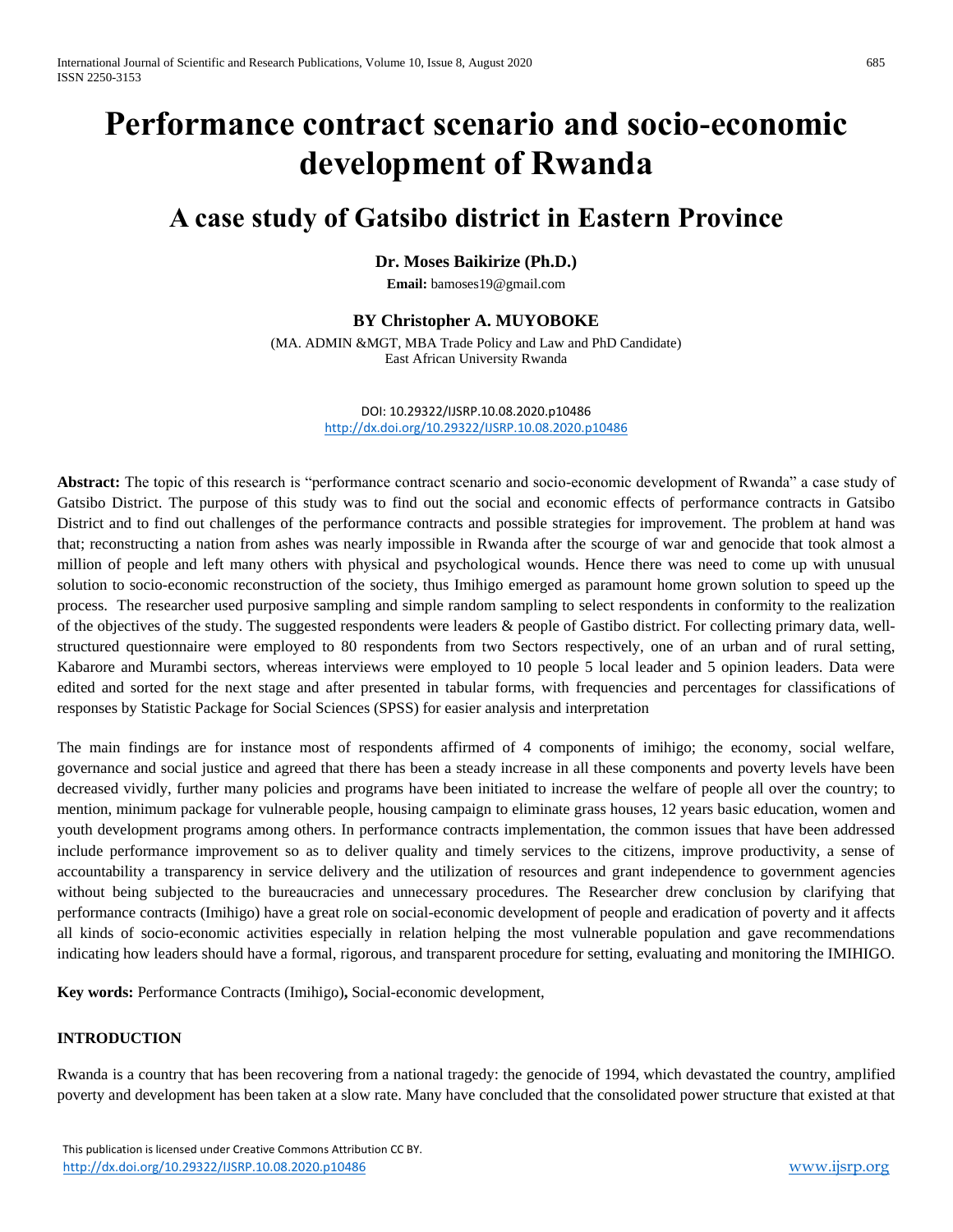time played a role in enabling that atrocity. Since then, the government was characterized by concentration of powers in the hands of few individuals at the central government level.

The Ministry of Local Government and Social Affairs (2000) argued that " The current political, economic and social problems in Rwanda is a direct consequence of the recent political and administration history of the country the apex of which was the cataclysmic genocide of 1994, a genocide planned and effectively executed by the community and agents of the state." Relatedly, the inappropriate, highly centralized dictatorial governance of the colonial and post-independence administration of country excluded the population from participating in determination of their political, economic and social wellbeing (Ministry of local Government and social Affairs, 2000). As a result, the government that came to power in the aftermath of the genocide has seized on decentralization as a key strategy to help prevent such a tragedy from ever happening again.

The Government of Rwanda (GOR) also views decentralization as a way to promote national reconciliation, power-sharing and participatory development at all the local level. Owing to the second phase of decentralization and local government reform in Rwanda, in 2006, the government of Rwanda started the development strategies based on performance management contracts. Performance contracts are agreement between an administrator (predominantly superintendents) and the subordinates to accomplish the agreed upon task in a specified time bound using specified resources given (Bushweller 1997).

For Marry et al. (1999:33) A performance contracts is an agreement between a government and a public agency which establishes general goals for the agency, sets targets for measuring performance and provides incentives for achieving these targets. The use of performance contracts has been acclaimed as an effective and promising means of improving the performance of public enterprises as well as government departments. It is on this regard that all government institutions from the district and the city of Kigali, plus other government institutions signed performance management contracts with the office of the president of the republic of Rwanda indicating their short term programs and goals. According to (Shirley, 1997:23) performance contract in public sector is viewed as a device to reveal information and motivate workers to exert efforts towards socio-economic development.

In this regard, the government of Rwanda has done reforms to its different preoccupations; strategic orientation of the government has been developed in vision 2020, in this strategy, the poverty reduction elaborated with the participation of partners and actors of the government, it is in this vision that this research will elaborate the impact of performance contracts and as instrument for socioeconomic development of Rwanda taking Gatsibo District as a case study. Performance contracts represent a state–of – the - art as a tool for improving public sector performance. They are now considered as an essential tool for enhancing good governance and accountability for results in the public sector Which is prerequisite to development (Elizabeth H. 2007 ) .

Therefore, to achieve its development strategies Rwanda has embarked on the system of performance contract so as to achieve durable and sustainable development.

# **1.1 Statement of the problem**

Performance contracts (IMIHIGO), is one of the traditional home grown solutions used in social and economic development of Rwanda that is designed as performance management contracts signed between the President of the republic and the ministers, heads of Government institutions and the District Mayors on behalf of their constituencies. It is in this regard that the performance contracts in decentralized levels of administration seeks to ensure effective and sustainable use of public resources, to guarantee transparent, accountable and participatory decision making and to enhance delivery of basic services.

Therefore, the public engagement is recorded publically in a written contract document that presents a set of development targets backed by specific performance indicators over a period of one year. It's on this regard that the study seeks to find out the relationship between performance contract and socio-economic development and verify if performance contract is a paramount to socio-economic development.

Underlying this vision is the firm belief in a society that offers a peaceful environment to its people, along with the conditions for developing the collective and individual potential of all Rwandans to contribute to poverty reduction and economic development.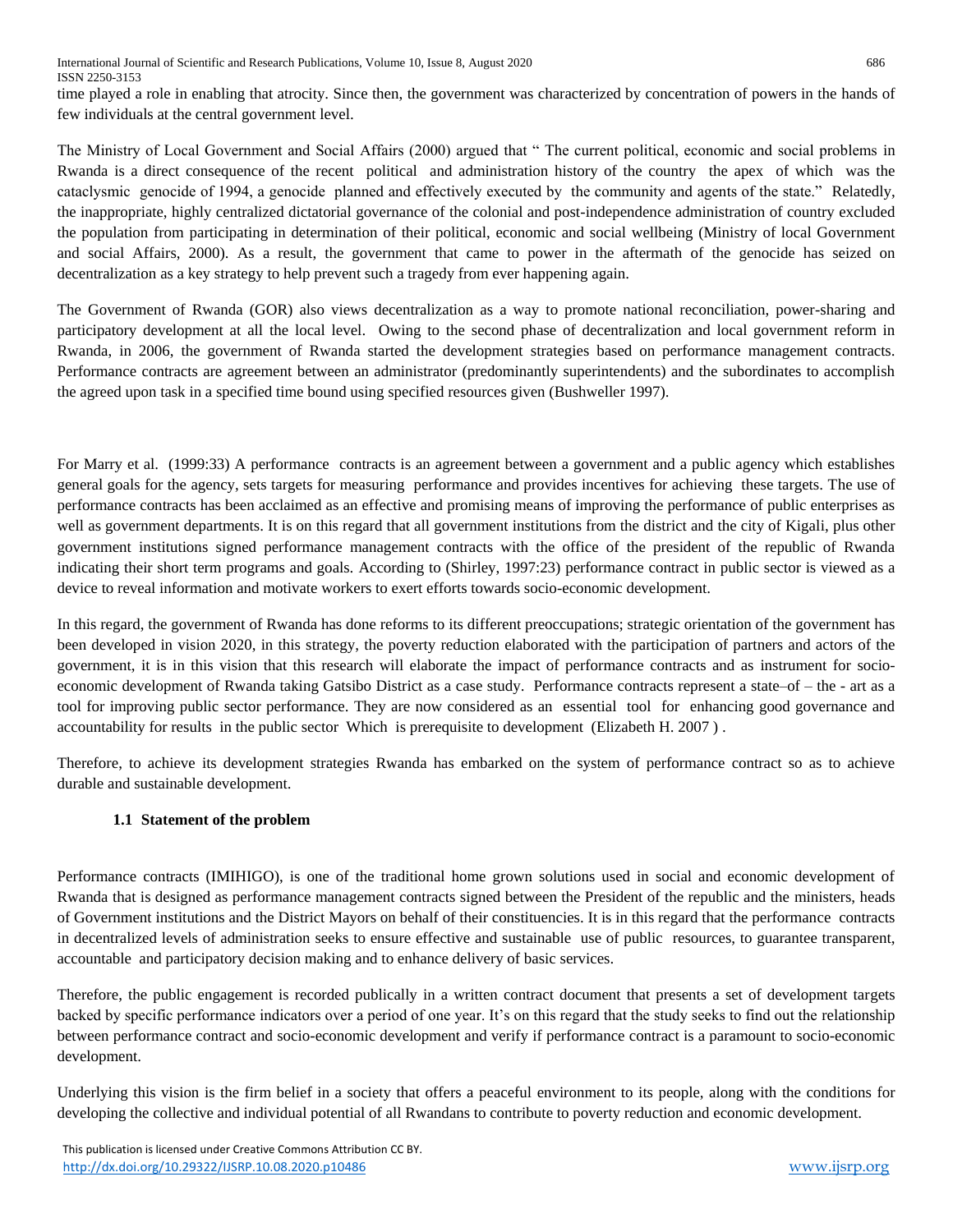The general objective of this study is to examine if performance contracts is an instrument fostering socio-economic development.

#### **1.5.2 Specific objective**

- 1. To find out if performance contracts is a prerequisite to socio-economic development
- 2. To examine the impact of performance contracts on the socio-economic development
- 3. To find out challenges behind the implementation of performance contracts
- 4. To find out measures being used to overcome performance contract challenges in decentralization levels of leadership.

#### **1.2 Research question**

These are questions that are raised that the research will seek to answer so as to address the research problem and objectives stated (okurut,2007:8) thus the research questions to this study are as follows;

- 1. What is the impact of performance contracts on the socio-economic development of Rwanda?
- 2. Do you find the scenario of performance contracts as a prerequisite to socio- economic development of Rwanda?
- 3. What are the challenges of performance contracts in the decentralized levels of leadership?
- 4. What measures are there to overcome the above challenges?

#### **LITERATURE REVIEW**

#### **Definition of key terms**

#### **Performance**

Campbell's (1999) defined performance as behavior or action relevant to the attainment of an organization's goals that can be scaled, and measured. Ramanjam (1986), indicated that a narrow definition of performance focuses on the use of simple outcome-based financial indicators that are assumed to reflect the fulfillment of the economic goals of the firm. According to Draft (1991), performance is the organizational ability to attain its goals by using variable resources in efficiency and effective manner. Performance is also an abstract of concept and must be represented by concrete, measurable phenomena or events to be measured. It covers different types of activities (Bateman et. all., 1990).

#### **Performance Contract**

Performance Contract is defined as a freely negotiated performance agreement between the

Government, acting as the owner of a Government agency, and the agency itself. It clearly specifies the mutual performance obligations, intentions, and responsibilities between the two parties (Performance contracting guidelines, 2009). A performance contract constitutes a range of management instruments used to define responsibilities and expectations between parties to achieve mutually agreed results. It is a useful tool for articulating clearer definitions of objectives and supporting innovative management, monitoring and control methods and at the same time imparting managerial and operational autonomy to public service managers (Performance contracting guidelines, 2009).

Performance contracting was set up with the following objectives; improving service delivery to:

#### **Development**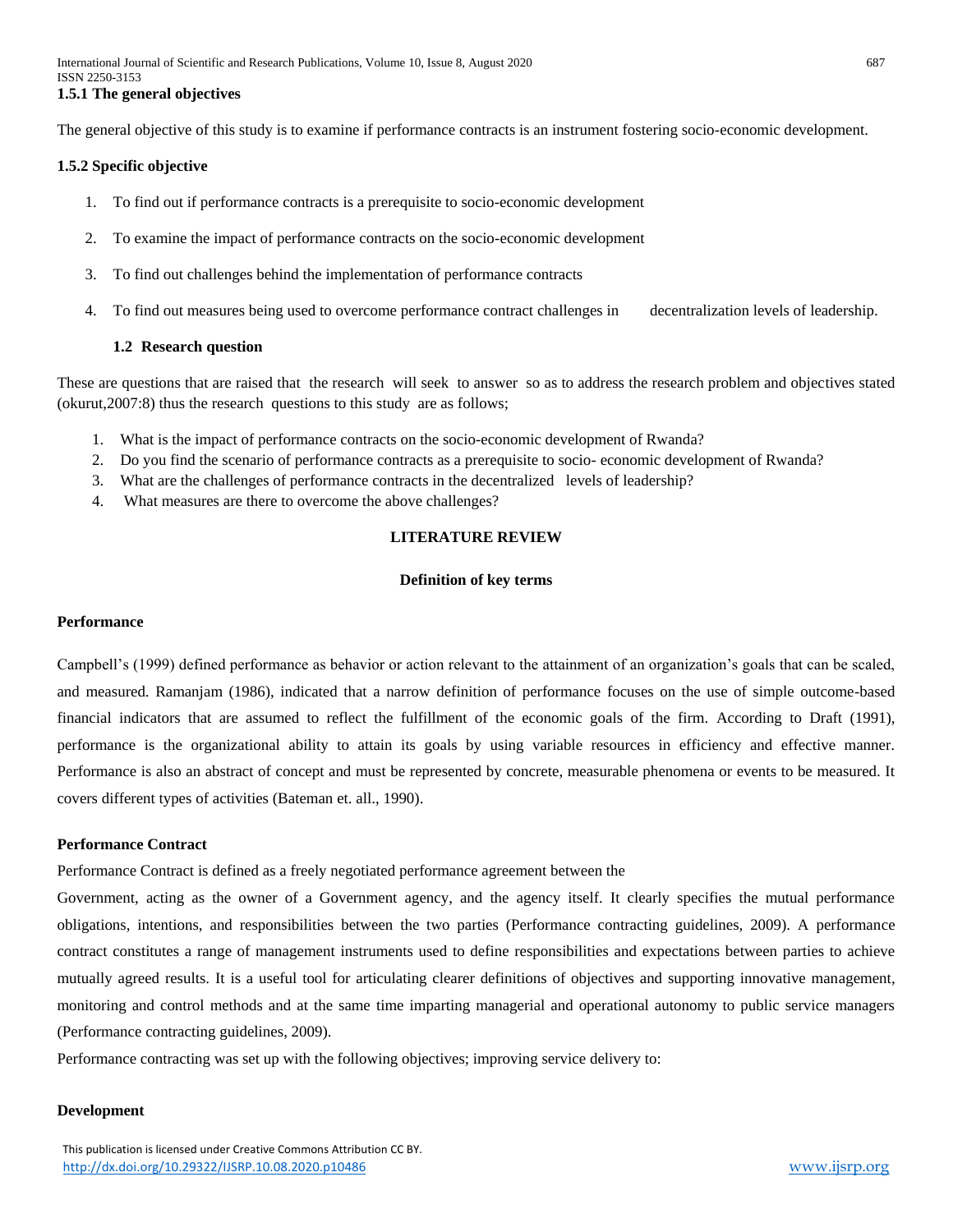The word development has got many meanings depending on the context in which it's being used eg according to the Cambridge International Dictionary of English (1995, pg 377)

Development is defined as "growing and becoming more advanced". On the other hand, development is highly valued or positive chain in a specific direction interpreted by persons, community/society or a country as a desired goal.

Thus, according to JAMES. K. (1997:4), asserts that

*"Development means the process of general improvement in the level of living together with the decreasing income distribution, and the capacity to sustain continuous improvement over time, the components of socio-economic wellbeing are substance of development…"*

Development also involves any and all kinds of activities which increase the capacity of people to meet their needs and improve on their lives. Development is also a process of transformation or changes by which people of a given society increase their wealth and manage their resources so as to improve their lives. It is also the process which elements that cause inequalities and marginalization in society are gradually eliminated. Therefore, development is quantitative improvement and transformation of society from one stage to another as measured by indicators such as reduced incidences of disease and poverty, improved standards of living, increase in productivity, increase in household income, mass education, increased leisure, freedom and liberty etc.

Todaro (2000) summarizes development as a multi-dimensional process involving major changes in structure, attitudes and institutions as well as the acceleration of economic growth, the reduction of inequality and eradication of poverty. MICHAEL. P. T (1997:415), says that development is the process of improving the quality of all human lives. He gave the following aspects;

- Raising people's living levels that is to say, their incomes and consumption levels as food, medical services, education etc. through relevant economic growth.
- Creating conditions conducive to the growth of peoples' self-esteem through the establishment of social, political and economic systems and institutions which promote human dignity and respect.
- Increasing people's freedom to choose by enlarging the range of their choice variables for example; increasing varieties of consumer goods and services

It important to note that development doesn't focus on one single issue but involves the whole person and his/her environment ie implying that it encompasses the political, psychological, cultural and economic dimensions of society/people's lives.

## **Socio-economic development**

Socio-economic development is the process of social and economic development in a society. Socio-economic development is measured with indicators, such as GDP, life expectancy, literacy and levels of employment. Changes in less-tangible factors are also considered, such as personal dignity, freedom of association, personal safety and freedom from fear of physical harm, and the extent of participation in civil society. Causes of socio-economic impacts are, for example, new technologies, changes in laws, changes in the physical environment and ecological changes. (Todaro, 2000).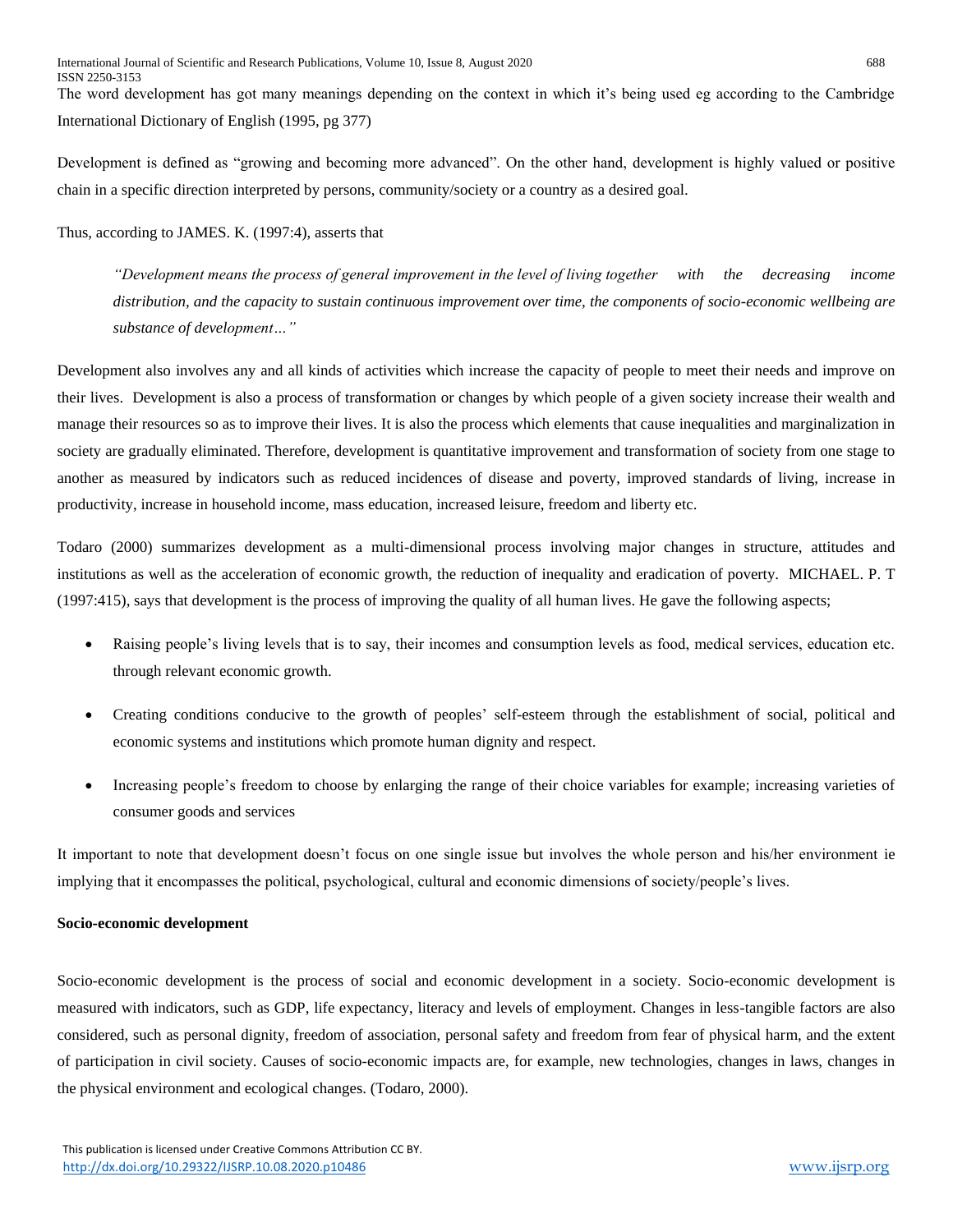According to Filgueira, 2001*,* Social development simply suggests improvement in the conditions and quality of life of the population. Greater levels of wealth, technological advancement, and public policies permit people to live better, to consume more, to feed themselves better, and to get sick less frequently. This idea of social development is inextricably linked to the idea of economic and material advance of human society. A second approach emerges from considering social development in terms of the distribution of the wealth that societies generate. Here, the economic dimension still constitutes a powerful factor in determining social development, but the latter occupies a space of its own, in the distributive sphere. Finally, a less normative or economistic perspective on social development identifies the latter with the processes of social differentiation and social complexity associated with the capitalist and industrial transformations that gave rise to the modern world.

#### **The concept of Performance contracts and socio-economic development in Rwanda**

Imihigo is as old as pre-colonial Rwanda. Imihigo is a cultural practice in the ancient tradition of Rwanda where an individual would set himself/herself targets to be achieved within a specific period of time and to do so by following some principles and having determination to overcome the possible challenges. In the modern day Rwanda, the Imihigo practice was adopted as a means of planning to accelerate the progress towards economic development and poverty reduction. Imihigo has a strong focus on results which makes it an invaluable tool in the planning, accountability and monitoring and evaluation processes.

According to IPAR, 2016 Rwanda's extraordinary recovery from complete political, economic, and social collapse following the 1994 genocide against the Tutsi is one of Africa's most encouraging development success stories. The Government of Rwanda has since committed to undertake a fundamental, broad-based economic and social transformation intended to shift the country from low- to middle-income status, and this commitment has already yielded highly remarkable results. Rwanda is one of the few African countries that achieved most of the Millennium Development Goals (MDGs). Its real economic growth averaged 8% per annum from 2001 to 2015, which translated into significantly reduced poverty levels, from 56.7% in 2000 to 39.1% in 2014, as well as a decline in extreme poverty levels from 35.8% in 2000 to 16.3% in 2014. All these were achieved due to proper implementation of performance contracts.

When elaborating its imihigo or performance contracts, each local government administrative unit determines its own objectives (with measurable indicators) taking into account national priorities as highlighted in the International and National strategic documents such as the MDGs, Vision 2020, EDPRS, District Development Plans (DDPs) and Sector Development Plans. The Imihigo, at both planning and reporting phases, are presented to the public for purposes of accountability and transparency. The Mayors and Province Governors also sign the imihigo or performance contracts with H.E the President committing them to achieving the set objectives. The IMIHIGO process ensures the full participation and ownership of citizens since priorities are developed from grassroots level

Why 'imihigo' (objectives of Imihigo)? The ministry of Local Government in Rwanda set up the following objectives for imihigo according to MINALOC Report, 2016.

- $\checkmark$  To speed up implementation of local and national development agenda;
- $\checkmark$  To ensure stakeholder ownership of the development agenda;
- To promote accountability and transparency;
- $\checkmark$  To promote result oriented performance;
- $\checkmark$  To instill innovation and encourage competitiveness;

 $\checkmark$  To engage stakeholders (citizens, civil society, donors, private sector, etc) in policy formulation and evaluation;

 This publication is licensed under Creative Commons Attribution CC BY. <http://dx.doi.org/10.29322/IJSRP.10.08.2020.p10486> www.iisrp.org www.iisrp.org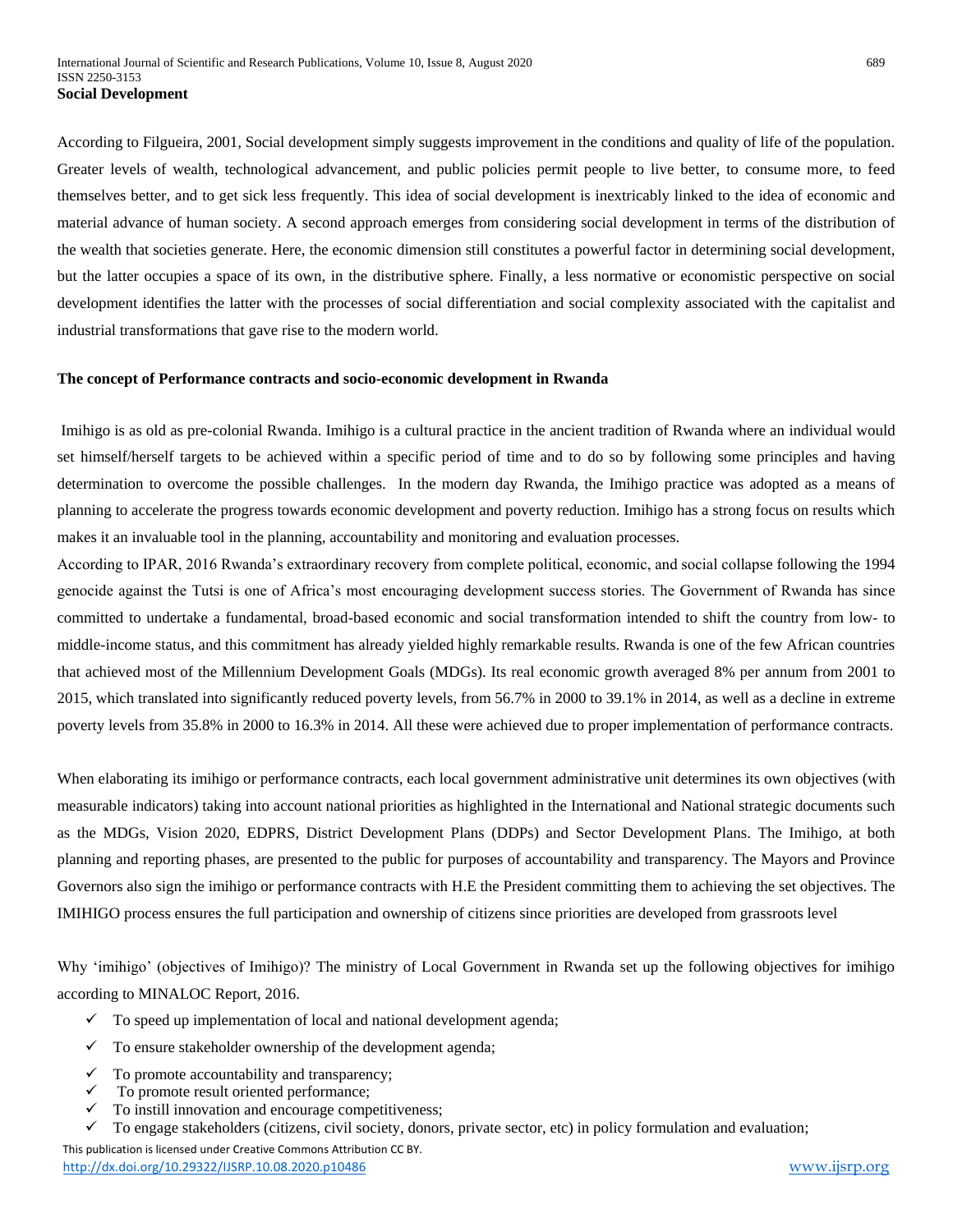International Journal of Scientific and Research Publications, Volume 10, Issue 8, August 2020 690 ISSN 2250-3153

- To promote zeal and determination to achieve set goals;
- To instill the culture of regular performance evaluation.

#### **Principles of Imihigo**

**IVoluntary:** It is a choice, however national guidance is necessary to ensure national priorities are matching with local ones;

**Ambitious**: You promise/vow to achieve only what you do not already have;

**Excellence**: Imihigo is about outstanding performance: something worth of praise.

#### **RESEARCH METHODOLOGY**

The research design of the study descriptive design, which according to (Okurut, 2007), is suitable to analyse events and the relationship between variables. Thus this research followed two research paradigms that is to say; Qualitative and Quantitative paradigms. The target population used was 580 opinion leaders in the community from the Districts and 120 District employees. Thus the sample size was 80 opinion leaders in the community and 40 district employees respectively.

Data was collected both from primary and secondary sources especially in Gatsibo district for the reports and primary sources. Data was collected through interviews, questionnaires and documentation techniques, and data was analysed using tables, frequencies and percentages in order to determine the correlation and relationships between variables in relation to the research questions. Validity and reliability were also much considered in the study.

#### **THE STUDY FINDINGS**

This chapter presents the results and discussion of research findings. It tackles the analysis and interpretation of data both from primary and secondary sources. The data obtained were analyzed using tables percentages and frequencies. The study was driven and analysis was done basing on the following specific objectives; to find out if performance contracts is a prerequisite to socio-economic development, to examine the impact of performance contracts on the socio-economic development, to find out challenges behind the implementation of performance contracts and to find out measures being used to overcome performance contract challenges in decentralization levels of leadership.

The study revealed that performance contracts are indeed a prerequisite to socio-economic development as it has led to promotion of social welfare of the community through construction of schools and health centers identified by community members as asserted by most of the respondents in the study. Likewise in economic development, performance contracts has also led to various improvements in infrastructure development such as road construction to link rural areas to facilitate agriculture productivity in terms of markets and accessibility. In addition agriculture modernization has been sensitized and mobilized especially the crop intensification program in swamps for rice growing in Kanyonyomba and Rugarama swamps where rice is grown on a very large scale. Furthermore, it has been revealed that performance contracts has increased the development of people through quality health services as a results of mobilization mutual health insurance and easy accessibility of health services through constructed health centers and health posts (poste de sante). In Gatsibo district like any other rural area people depend on agriculture as the basic economic activity and hence, through performance contracts much has been done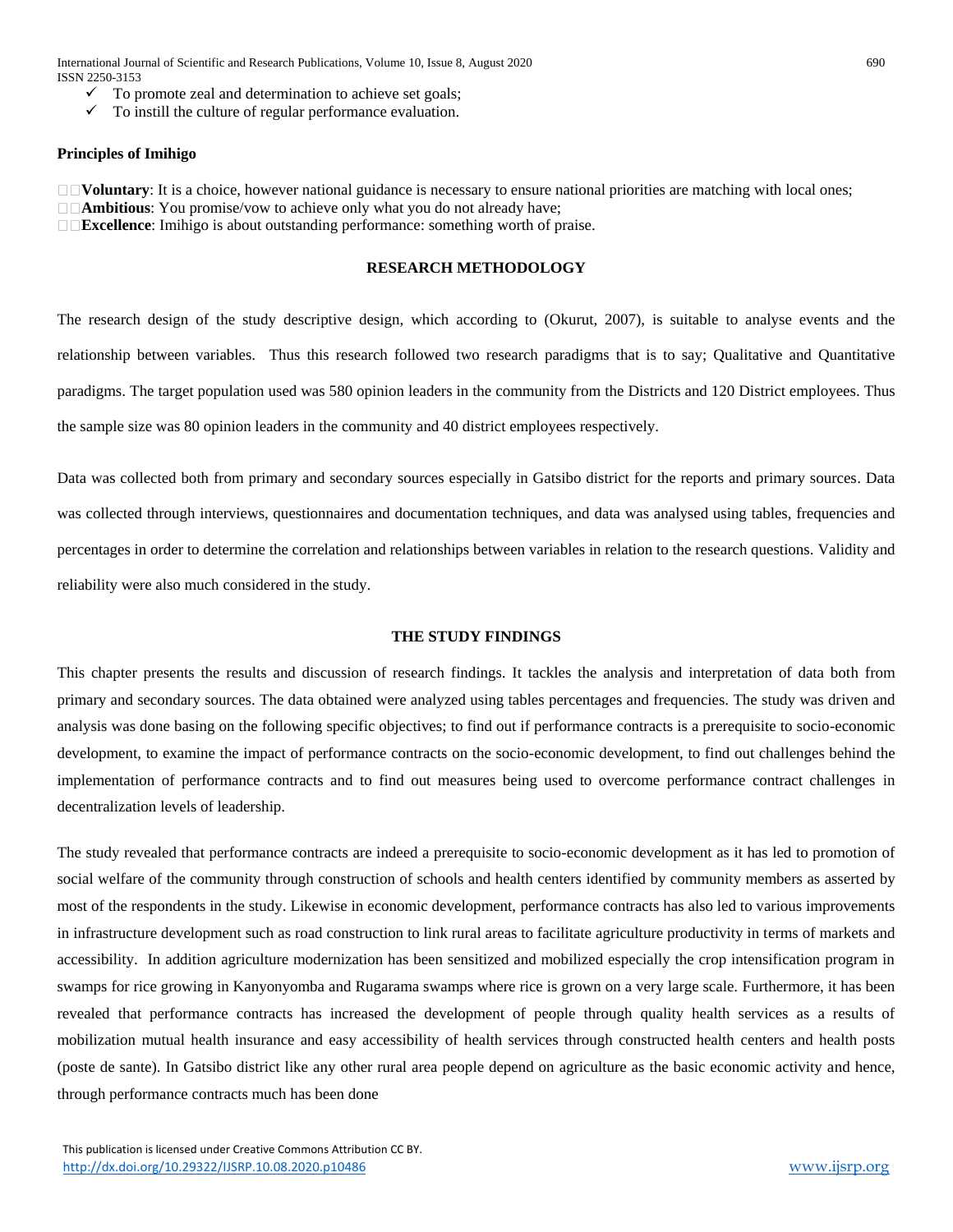Local leaders of Gatsibo district believe that the performance contracts continue to spur development and thus drive the national efforts toward achieving socio-economic welfare and sustainable development. Working on performance contracts and targeting a set of goals encourages innovation and hard work and as a result, people's lives are transformed. Referring to the statement above, Gatsibo district households always encourage people to do their activities such as agriculture, business, livestock by considering performance contracts in their daily life so as to improve their social-economic development.

Others who were administrators gave an example about the impact of IMIHIGO on social- economic development and said *"One of the priorities of economic transformation is to increase the domestic interconnectivity of the economy through investments in hard and soft infrastructure by meeting energy demands in the country. This is expected to be met through an increase in electricity at*  Gatsibo district*. Increases in the supply of electricity are also expected to spur rural development by increasing the number of rural settlements that are able to facilitate access to basic services as well as increased access to basic infrastructure for rural households".* 

Regarding on administrators in Gatsibo district views, performance contracts have a significance role where in their sector used to prioritize economic activities especially the investment activities. The electricity got in their sector make them increase their activities permed well and easily.

A related challenge was uncovered in livestock production. The output of insemination of cows has a significant number of districts basing their count on the number of cows inseminated. However, data cows inseminated versus those successfully fertilised should be disaggregated for a true picture of the achievements under the output of cow insemination. For the evaluation, this posed a difficulty in efforts to measure progress in line with the objective of increasing livestock production. Reporting challenges were noticed in efforts to track progress under the objective of promoting entrepreneurship and business development. The evaluation noted the absence of an appropriate mechanism for recording or counter verification in regards to the output of increasing access to employment. The practice was such that most off-farm jobs were casual jobs in nature. That is, an individual is likely to shift from job to job, moving from on one project to another in a very short period of time, while potentially being counted numerous times among employment beneficiaries.

#### **CONCLUSIONS AND RECOMMENDATIONS**

The research had the following conclusions as regards performance contracts and socio-economic development in Rwanda;

**First**: it was very much evidenced that performance contracts affect positively the socio-economic development of Rwanda, in social welfare much has been developed in education sector and health sector and economic developments there has been paramount progress in infrastructure development in agriculture and livestock, crop intensification programs among many other not forgetting employment promotion in rural agricultural areas.

Secondly: In social development, one of the key objectives is to ensure access to quality education and skills development. On the output of quality education, the findings from this evaluation point to significant shortcomings. Most problematic was that while the target is to improve the quality of education, the targets identified to achieve this objective focus primarily on infrastructure (constructing classrooms and toilettes). Important as infrastructure is for effective education, they should not be the primary indicators for measuring the quality of education. Citizen participation and satisfaction rates have been steadily increasing. However, the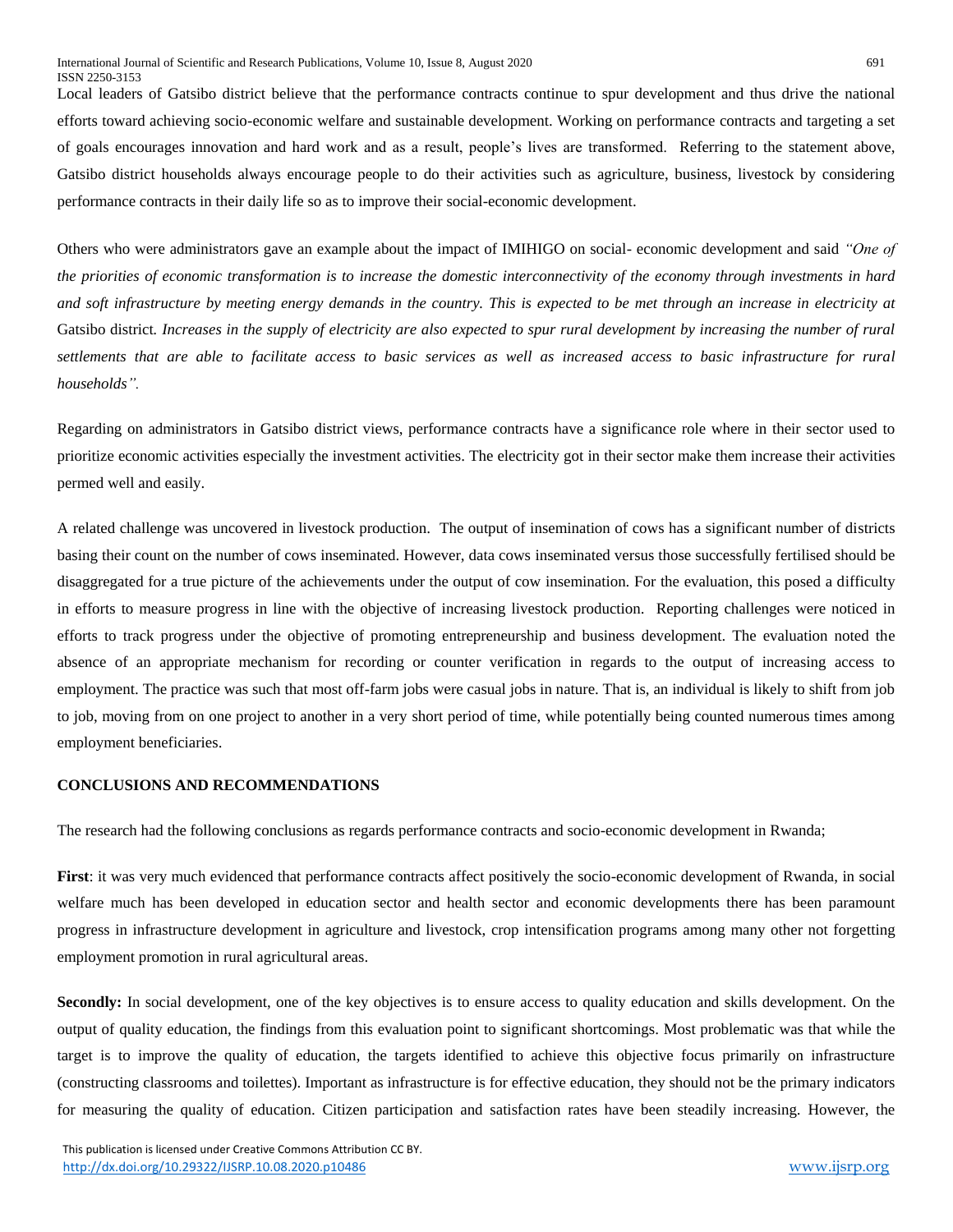evaluation noticed a tendency for local authorities to exaggerate the extent to which households inform Imihigo. The citizen notebook will illustrate this point. Citizens are asked to purchase a note book in which they note their Imihigo targets for the upcoming year. Instead, they often scribe in their notebooks the assets they already possess instead of the targets they intend to achieve in the coming year. Most problematic was where testimonies from ordinary people that some local authorities are the ones to complete their household Imihigo notebooks, practice that undermines the whole idea of household Imihigo. The evaluation team also found situations where some households do not possess these notebooks. Taken together, therefore, these accounts seem to contradict the claims by local leadership about the extent of citizen participation in the Imihigo processes.

**Thirdly**: Sectors continue to face challenges with issues of measurement, especially with outcomes. Even with outputs it can be difficult to find accurate measures for specific activities. Governments carry out a wide variety of functions, from building roads to providing advice on foreign travel. Performance measures are more easily applied to certain types of functional and programme area than others. Problems especially arise with regard to intangible activities such as policy advice. The functional areas with the most developed performance measures are education and health. Nearly all reforms encounter resistance, especially when they have to do with long-term budgeting practices that impact on the whole of government. Motivating key actors to move away from traditional and familiar budget practices proves to be difficult unrealistic and overambitious targets; inadequate funding sources (i.e. targets are unrealistic because not properly resourced); absence of data; poorly defined baseline, targets, indicators; poor costing of activities and confusion of activities with outputs/indicators; poor reporting systems. In performance contract implementation, the common issues that have hitherto been addressed include performance improvement so as to deliver quality and timely services to the citizens, improve productivity, instill a sense of accountability a transparency in service delivery and the utilization of resources and grant independence to government agencies without being subjected to the bureaucracies and unnecessary procedures.

#### **RECOMMENDATIONS**

- 1. The study recommended that additional efforts be made to consult with citizens during the preparation of *Imihigo*, particularly for targets that apply to the community level.
- 2. The research recommended that the central government take measures to ensure timely facilitation, guidance, and transfer of funds.
- 3. The research also recommends that, more efforts be made in mobilization of ownership of performance contracts at the house hold levels as the study found it as the heart of socio-economic development.

#### **REFERENCES**

African Association for Public Administration and Management (AAPAM) (2005), the Enabling State and the role of the Public Service in Wealth Creation: Problems and Strategies for Development in Africa; Mombasa-Kenya.

Black et.al. (1961), Accounting in Business Decision; Theory Methods and use. Prentice-Hall Inc. Englewood Cliffs, N.J.

Bouckaert et.al. (1999), Public Sector Performance Contracting in Belgium, Retrieved July 2011.

Bryan A. (1999), Definitions of the Terms and Phrases of American and English Jurisprudence, Ancient and Modern. West Publishing Company.

Byamukama, B. et.al, (2010). Performance Contracts and Social Service Delivery – Lessons from Rwanda. Kigali: African Development Bank.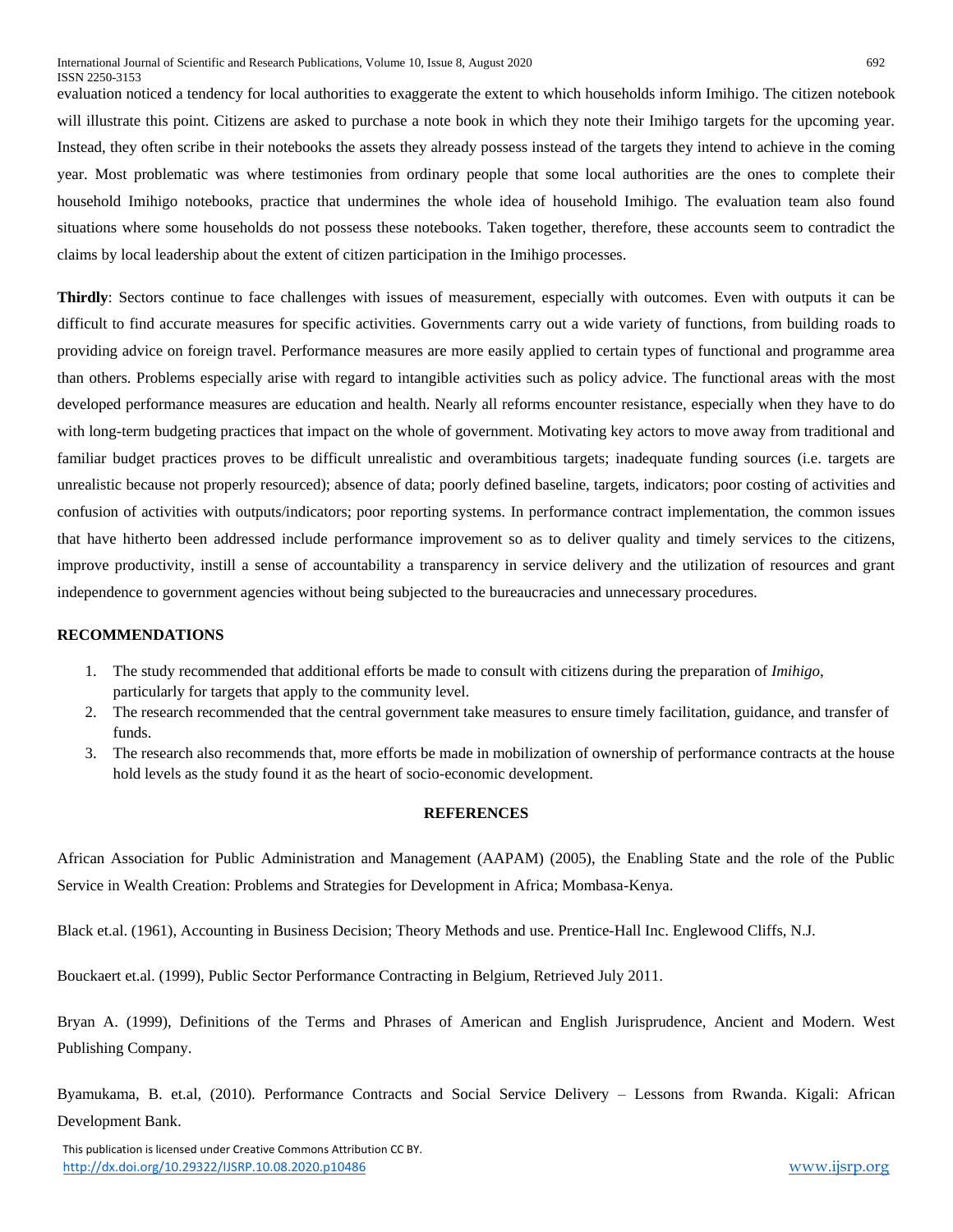Thomas C. et al. (2010), "Reforming Customs by measuring performance: a Cameroon case study," World Customs Journal 4 (2), pp. 55-74

Kathari C.R. (2001) Research Methodology; Methods and Techniques, Second edition New Delhi India, International ltd, Wishwaprakashan.

Domberger, S. (1998), the Contracting Organization, Oxford University Press, New York

Churchill G. A., (1992), Basic Marketing Research, second edition, USA, Dryden Press.

Gatari, E. (2013). Addressing Inequality and Poverty through Home-Grown Traditional Knowledge Strategies: Findings from the Rwandan 'Imihigo Strategy'. Paper given at the Ideas General Assembly, Bridgetown, May.

Government of Rwanda (2011), Districts Imihigo evaluation report 2010-2011.

Grapiret, G. (1990). Public Sector Performance Contracting in France, France

Hancock B. et.al. (2009), An Introduction to Qualitative Research. The NIHR RDS EM/YH.

Heffernan, C. (2001), the Irish media and the lack of public debate on new reproductive technologies (NRTs) in Ireland", *Health,* 5 (3):355-371.

Janestic M. T. et al (2003), The Role of Social Work in Poverty Reduction and the Realization of Millennium Development Goals in Uganda.

Kobia, M. et.al, (2006), the Kenyan Experience with Performance Contracting Government Printer: Nairobi

MaCurdy et al. (2008). "Welfare". In David R. Henderson (Ed.). Concise Encyclopedia of Economics (2nd Ed.). Indianapolis: Library of Economics and Liberty

May P. (2005), Best Practice and Trends in Performance Based Contracting, Retrieved July 2011, Website: www.unea.org

Metawie, M. et.al. (2006), Problems with the Implementation of Performance Measurement System in United Kingdom.

MINALOC (2000), National Decentralisation Policy

MINALOC (2011), National Social Protection Strategy

MINALOC (2013). 2012/13 District Imihigo Evaluation

MINECOFIN (2008), Economic Development and Poverty Reduction Strategy (EDPRS1)

MINECOFIN, (2013). Economic Development and Poverty Reduction Strategy (EDPRS2)

MINEDUC (2003), Education Sector Policy